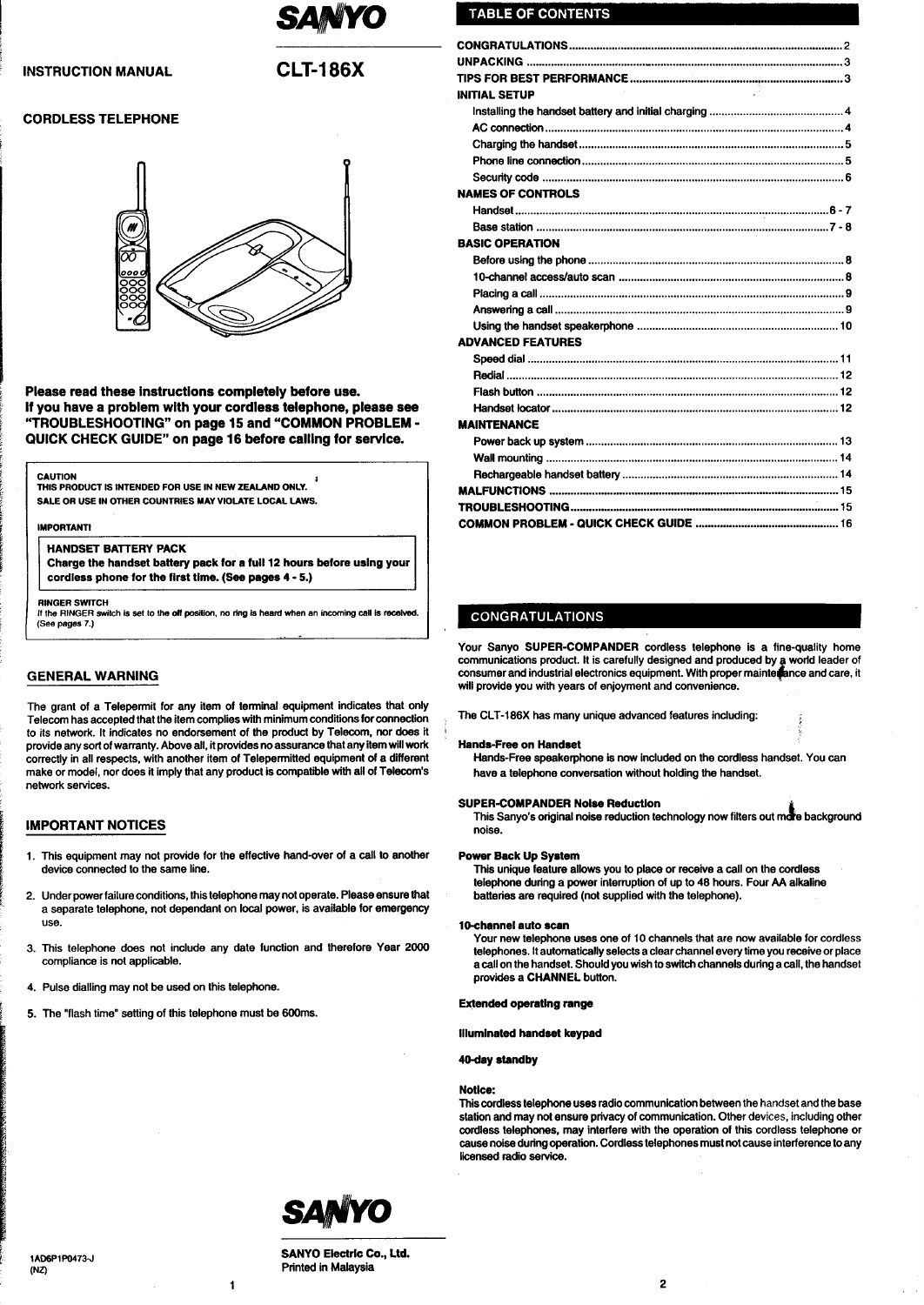# <span id="page-1-0"></span>**UNPACKING**



# TIPS FOR BEST PERFORMANCE

#### **BASE STATION LOCATION**

**For maximum operating range, extend the base station antenna to full length. In most cases, the best location for the base station is at the highest point in the house. Avoid places near electrical appliances and metal structures such as a refrigerator and fifing cabinets that can reduce operating range and performance.**

**Away from efactrical appliances such as a TV, radio, or personal computer.** **In a HIGH and CENTRAL location with no obstructions.**



**UTTONS:** The product near water (bathtub, swimming pool, kitchen), take **CAUTIONS a-re 10avoid contact between the water and the handset. ~ ~ Never spill liquid of any kind on the handset. This may cause a malfunction. 1 Do not operate this product with dirty hands or allow the handset to be**  $\frac{1}{2}$  **exposed** to direct sunlight for extended periods. This can cause blurring, **~~#@c@or@o~Wrd fading of the lettering on the handset keypad. Discoloration or facting~~i~,,~~e~no eff~t on the Ieiephone perfo~~ce. ,.,. .,, ... . . .**

# **INITIAL SETUP**

# **INSTALLING THE HANDSET BATTERY AND INITIAL CHARGING**

- **Remove the battery compartment lid. 1. \**
- **2 Plug the battery cord into the connector inside the compartment.**
- **3 Place the battery in the compartment. ad**



**lMPORTANT:** Charge the handset for a full 12 hours before using the cordless phone **for the first time. Never attempt to use the cordless phone before this initial battery charge. See nerd page.**

**Replacement battery number: SANYO 3N-270AA or GP30AAK3BML**

**Use of other brands ortypes of batteries may cause serious damage or equipment malfunctions.**

#### **AC Connection**

**4 Replace the fii.**

- **1. Insert the small plug of the AC adaptor cord into the DC 9V AC ADAPTOR jack on the back of the base station.**
- **2. Secure the Ac adaptor cord under the hook located below the jack, as shown.**
- **3. Plug the AC adaptor into an AC wafl outlet.**





**4**

**NOTE: USE ONLY SANYO AC ADAPTOR MODEL NO. AD-B135 (APPROVAL NO. 14676)**

**Do not place the beee station on top of or neer e TV or VCR ae thie mey Interfere wfth the parformense of these eppllenaee.**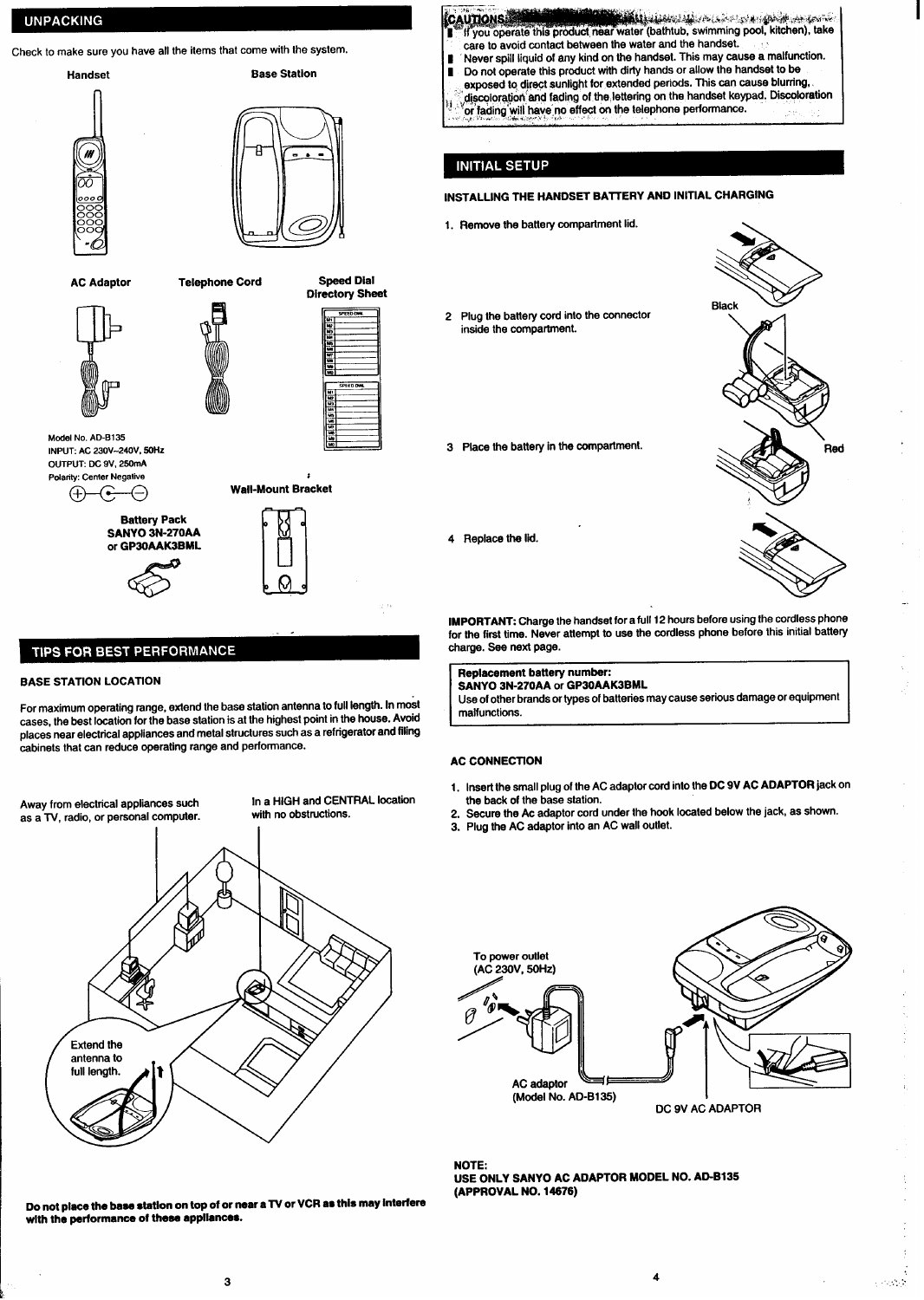# <span id="page-2-0"></span>**INITIAL SETUP (continued)**

## **CHARGING THE HANDSET**

**1, Place lhehandset onthebasestation for12hours. ~eCHARGE indatorhghts.**



**2. Remove the handset from the base station.**

**From then on, recharge the handset for continuous 12 hwra when the BAT1.LOW indicator lights.**

**BAIT. LOW — ~**

**Keep the charging contacts on the handset and base ststiin clean. Dirty contacts may prevent the handset battery from charging.**



**NOTE: No battery charging takes place while the unit is being powered by the power back up system.**

# **Standby time**

**When the handset battery is fully charged, your Sanyo cordless phone offers up to 49 days of continuous stendby time or up to 13 hours of continuous talk time. (Listed standby time is measured under a situation in which handset is kept in standby mode only-no phone calls are made orreceived). Under normal usage conditions, recharging is required more often. Also note that the listed continuous talk time shortens if the handset speakerphone is continuously used.**

**CAUTION: Repeated recharging for shorter periods may reduce battery capacity.**

#### **PHONE LINE CONNECTION**

#### **Note**

**Please make sure that the handset battery is fully charged before connecting the phone line cable.**



#### **WARNINGS**

- **Thk cordless telephone may, on some longer fines, have difficulty handing over to another device connected to the same line.**
- **Immediately disconnect the equipment should it become physically damaged, and arrange for its disposal or repair.**
- **The operation ofthis equipment on the same line as telephones or other equipment with audible warning devices or automatic ring detectors will give rise to bell tinkle or noise and may cause false tripping of the ring detector. Should such problems occur, the user is not to contact Telecom Faults Service.**

#### **CAUTION**

**This tefephone is for use with a "tone dialing system" only. If you have pulse dialing lines, you can't use this cordless telephone.**

# **INITIAL SETUP (continued)**

#### **SECURIN CODE**

**This cordless telephone has a digital security system with 10,000,000 possible codes. This system helps prevent the unauthorized use of your telephone tine by another cordless telephone.**

# **How to reset your security code**

**1. Pia& the handset in the base station cradle.**



- 2. Within 8 seconds, press **PAGE/FIND** on the base station.
	- **The IN USE indicator flashes, and then goes out. The security code is now set.**

# **NOTES**

- **I To change your aecurfty code at any time, simply repeat the above steps. A new security code is automatically set each time.**
- If you experience difficulty in resetting security code, first disconnect the AC adaptor **from the unit, reconnect it, and then try again.**
- **I ThesSC@YCOCfSCSnn otk reset while the unitis being powered by the power beck up system.**

## **REMEMBER:**

**HANDSET**

**If you do not install backup batteries in the base station, the security code will be lost when the power is interrupted (if the AC adeptor is disconnected to move the unit to anothsr room, for example).**

**w**

**Antenna**

**call.**

# **NAMES OF CONTROLS**

 $\left| \begin{array}{ccc} 1 & 1 \\ 1 & 1 \\ 1 & 1 \end{array} \right|$ **Earpiece END Button** Press to end a call.

## **TALK/VOLUME**

Button/Indicator Press to receive an incoming call or to place an outgoing call. Lights when the handset is in talk mode. Also used to change the receiving level (normal or loud) of the earpiece.

### **FLASH Button** Use to access special

services offered by your telephone company (call waiting, for example).

**MEMORY Button Press to store phone**  $numbers$  in speed dial **/ ~~~~~ztintimt.** memory or to call a stored<br>phone number.

**Microphone Contact Points For handset battery charging.**

ΘQ

OOC

**BAIT. LOW Indicator Lights when the battery pack needs recharging. (If the bsttety pack is mmpletely exhausted, this**  $indicateor does not light.)$ 

**CHANNEL Button Press to change to a clear channsl if you hear noise or interference during a**

**REDIAUP (pause) Button Press to redial the last number dialed. If you press any other dialing buffon before pressing this button, it functions as a pause button.**

**Dialing Buttons** 

**SPEAKER Button/Indicator Press to use the handset speakerphone. Also used to change fhs volume level (normal or loud) of the handset speakerphone. Also lights when the handset speakerphone is in use.**

ś,

eter et

ł

Í. 医皮肤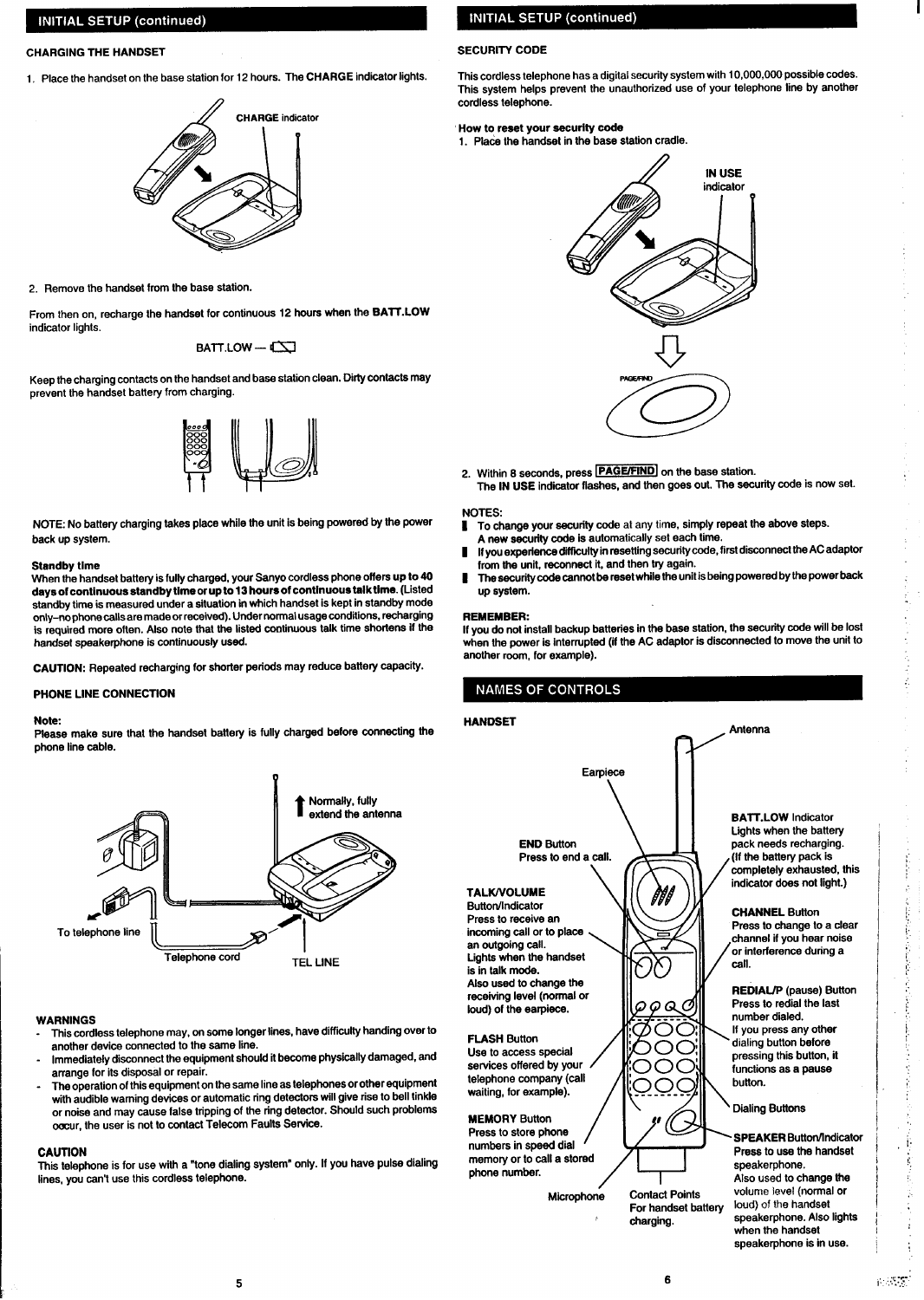# <span id="page-3-0"></span>**NAMES OF CONTROLS (continued)**

**HANDSET** 



**IN USE Indicator** 

Lights when the

**Contact Points** 

charging.

For handset battery

 $\overline{\mathbf{z}}$ 

telephone is in use.

Turns the handset ringer on and off. This switch must be set to the "on" position in order to hear a ring when an incoming call is received. If the ringer disturbs you, set to the "off" position, the ring of the handset will be muted.

 $\ddot{\phantom{a}}$ 

# **NAMES OF CONTROLS (continued)**

**BASE STATION** 



Modular Telephone Jack

医反应

h<br>V

# **BASIC OPERATION**

# **BEFORE USING THE PHONE**

- 1. Take the handset to the location you want to use it.
- 2. Press TALK . Verify that you get a dial tone and the TALK indicator lights. Your handset is ready to use.
- 3. Place a call or press **END** to hang up.





**BATTERY LOW Indicator** Lights when backup batteries are exhausted or not installed with the AC adaptor connected.

> Backup battery compartment Located on the underside.

**CHARGE Indicator** Lights when the handset battery is being recharged.

> Antenna For optimum performance, extend to full length.

**PAGE/FIND Button** Press to page the handset user. Also used to reset the security code.

# 10-CHANNEL ACCESS/AUTO SCAN

**IDENTIFY AND TO STATE AND THE SET OF A SET OF A SET OF A SET OF A SET OF A SET OF A SET OF A SET OF A SET OF A SET OF A SET OF A SET OF A SET OF A SET OF A SET OF A SET OF A SET OF A SET OF A SET OF A SIMPly press CHANNEL** 



8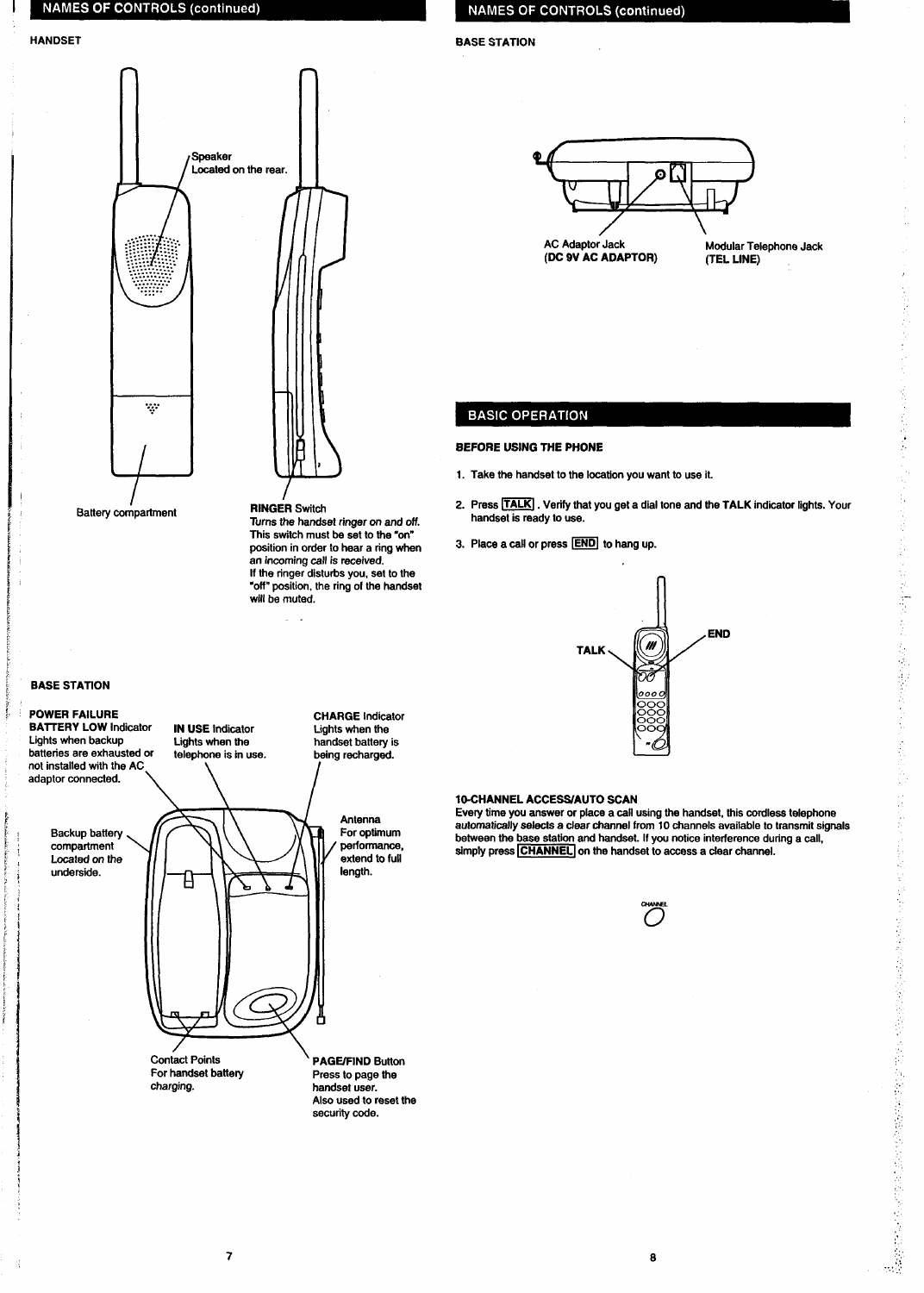# <span id="page-4-0"></span>**BASIC OPERATION (continued)**

**1. Press TALK** 

**(Or lift the handset from the base station and then press <b>TALK**). **The TALK indicator lights and the dialing buttons light for approximately 10 seconds.**



**2. Dial the number.**



**3.** Press **END** to hang up.



# **To adjust the voluma**

 $Press$  **TALK/VOLUME**] once during a call. The volume level changes – normal or  $\frac{1}{2}$  **loud** – each time **TALK/VOLUME** is pressed.



# **ANSWERING A CALL**

**When a call comes in, the dding buttone and the TALK and IN USE indicators ffash.**



**1. Press TALK (Or liftthe handset from the baaa station.)**



## **ANY KEY ANSWER**

**You can aleo press any key on the handset except the ~ key to answer the cell.**

2. Press **END** to hang up.

#### **NOTES:**

**I If the handset RINGER switch is set to the off position, the handset will not ring. I If the handset is too faraway from the base station, pressing ~ may not hang**  $u$  $p$   $a$  **call.** If this happens, come closer to the base station and then press  $[END].$ 

# **BASIC OPERATION (continued)**

# **PLACING A CALL USING THE HANDSET SPEAKERPHONE**

**The handset speakerphone lets you have a Hands-Frae phone – no need to hold the handset.**

**To placa a call using the speakerphone:**

1. **Press SPEAKER** and listen for a dial tone. **The dialing buttons and the TALK** and SPEAKER indicators light.<br>  $\begin{pmatrix} 104 \\ 044 \end{pmatrix}$ 



**2. Dial the number.**



**Talk into the microphone. The cellet's voice is heard from the speaker on the beck of the handset.**



**3. Praae ~ to end the cell.**



**To anawer a 0s11using the apeskarphon=**

1. Press **SPEAKER** 



**2. Preae ~ to and tha call.**



**To adjust the speaker volume: Press SPEAKER** once during a call. The speakerphone sound level changes **normal or loud - aach time the button is pressed.**



#### **CAUTION**

**when using the Handa-Frw handset apaake~hone, keep the speaker (located on the back of the handset) away from yuur ear to prevent any damage to your ear.**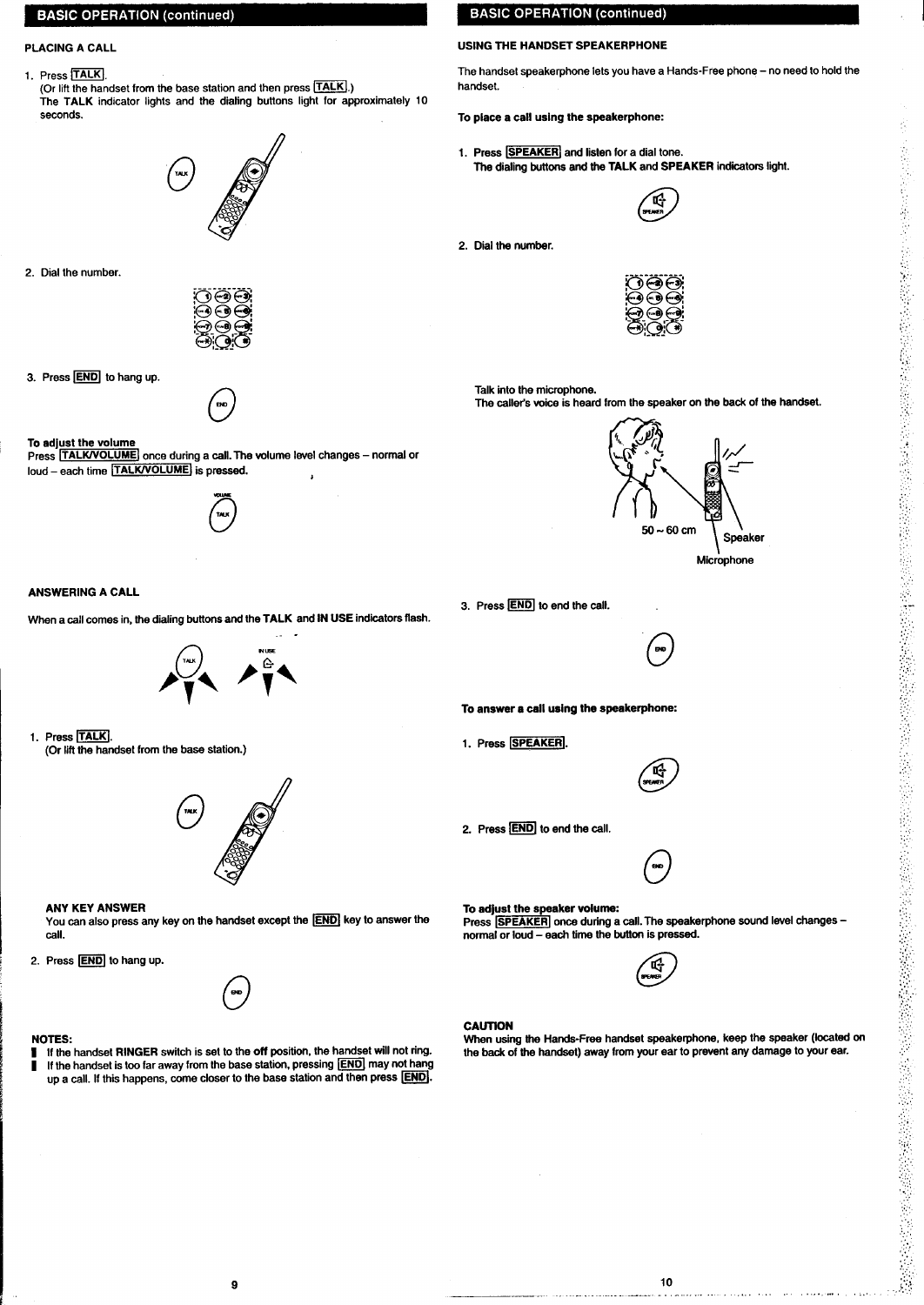# <span id="page-5-0"></span>**ADVANCED FEATURES**

#### **SPEED DIAL**

**The handset can store up to 10 phone numbers in its memory. You can dial a stored**  $number$  simply by pressing  $\overline{[MEMORY]}$  and the assigned 1-digit memory location **number.**

**To store numbers in memory**

**1. Press [~1. The TALK indicator flashes. The dialing buttons light for approximately 10 seconds.**



**2. Dial the phone number you want to store. If you maka an error while storing a number, press ~ to cancel the operation. To resume, begin with stap 1.**

**— Up to 16 digits can be stored. (A pauae munte es one digit.)**



**3. Press 1~[.**



**4. Press a number button (O- 9) to assign a memory location number to the phone number.**

**1**



%.. **A beep sounds. The diating button tightgoes oft. The phone number is now stored in the handset memory.**

- **5. Write the stored phone number on the speed dial directory sheet (included).**
- **6. Repeat slaps 1-5 to stora other numbers or to change previously stored numbers.**

### **To** insert a pause:

**Stored phone numbers can include a 2-second pauaes between two digits (after 1 to get an outside line ina PBX system, for example). Press p] atterthe firstdigit.**

## **NOTE:**

**To dear a stored phone number, press 1~1 twice, and then the asaigned index number.**

**To dial a number stored in the memory**

1. Press **TALK** or **SPEAKER** 



2. Press **MEMORY** 



3. Enter the **Iocation** number  $(0 \sim 9)$ .



**The apead dial memory maybe erased ifthe handset battery is replaced orexheueted.**

# **ADVANCED FEATURES (continued)**

## **REDIAL**

**NOTE:**

**You can automatically redial the last number called using [~[ on the handset. A number of up to 32 digits can be redialed.**

#### **To redial after hearing a busy signal, press ~, then [~ or ~, then REDIAUPI**

### **FLASH BUITON**

**Youcanusa~~ toanewertheeecondparly when you subacribeCALL WAITING seivice offered by your phone company and PBX system.**

**If you subscribe to CALL WAITfNG...**

- **1. If a call cornea in when you are already on the phone, a beep sounds.**
- **2. Press ~]. The first cell is placed on hold, and you can talk to the second caller.**
- **3. Press = again. 3 The second caller is placed on hold, and you can talk to the first caller.**

**NOTE: FLASH** may also be used to get a new dial tone without pressing **END** or **replacing the handset in the base station cradle. However, if your telephone tine has special service features (fike CAU WAITING), ~] may not operate in this way.**

**254** 

# **HANDSET LOCATOR**

**If you misplace the handset, press ~{ on the base station to maka the handset baep.**



**NOTE**

**If the handset RINGER switch is set to the off position, no beep will be produced.**

묲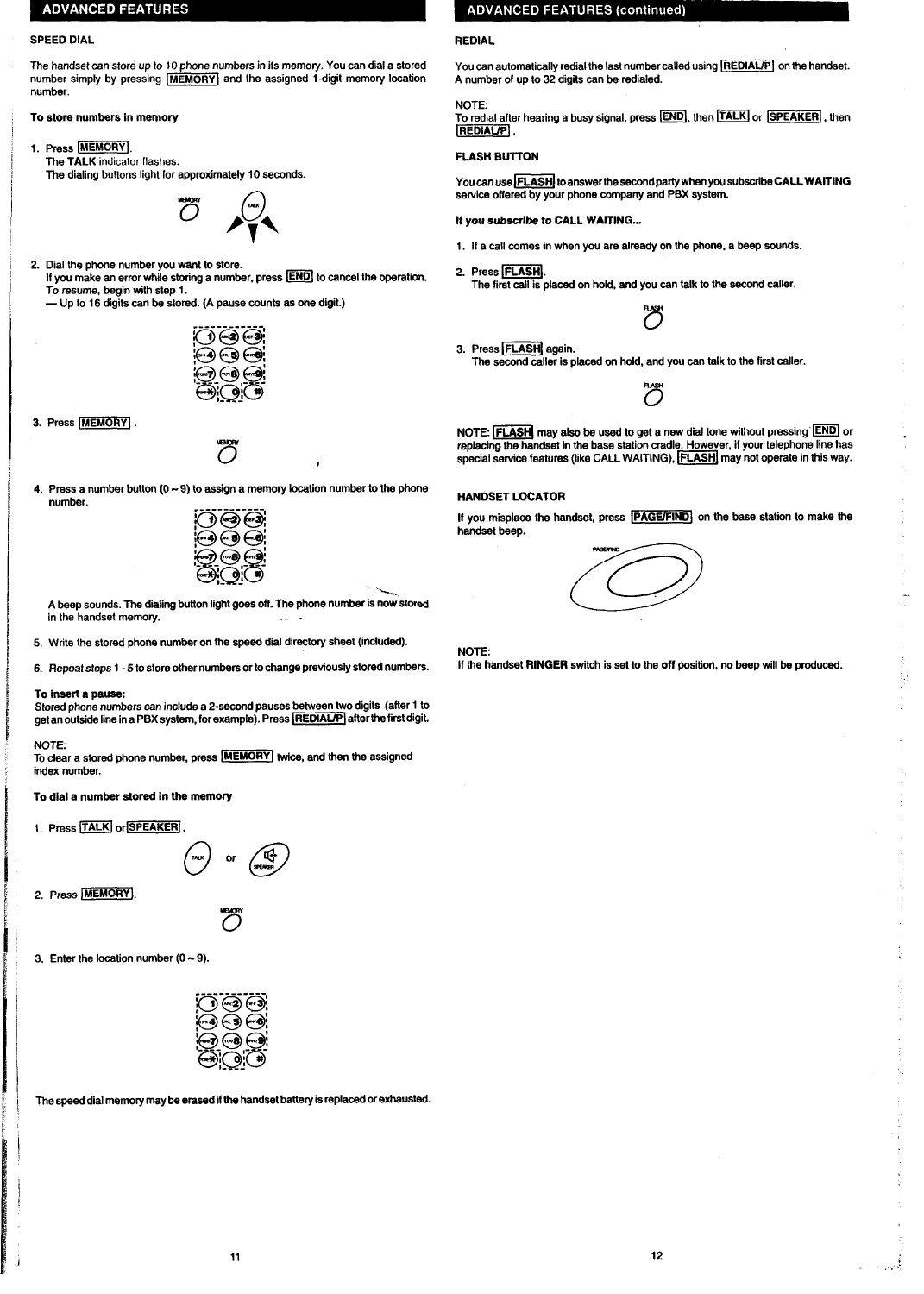# <span id="page-6-0"></span>**MAINTENANCE**

# **POWER BACK UP SYSTEM**

**This cordless telephone has a power backup system 10allow operalion during a power interruption up to 48 hours of slandby time** *or* **up to 13 hours of continuws handset talk time (handset with fully charged Ni-Cd battery).**

**For optimum performance during a power failure, the backup batteries must be fresh and the handset battery must be fully charged at the beginning of the power outage. The power back up system requires 4 AA alkafine batteries (not supplied).**

CAUTION: A power failure may accura any out you being a VI. you are sleeping, away from home<br>receives power from the backup  $\mathbb{R}^n$ life of the backup batteries

**To instsll bsckup batteries:**

- **1.** Make certain that the AC adaptor is connected to the base station.
- **2. Openthe backup battery compartment tidbypushing the notches.**



**3.** Install 4 AA batteries (not supplied) as indicated in the battery compartment.



**4. Close the lid.**

## **NOTES**

- *If backup batteries are not installed, the telephone stops functioning immediately* **when the power is interrupted (for example, ifthe AC adaptor is unplugged to move the base station).**
- **I The POWER FAILURE BAITERY LOW indicator fightswhen the backup batteries are exhausted or not installed w"ththe AC adaptor connected.**
- **I The power back Up system is inactive when AC power is suppfied to the base station.**

## **When installing the batteries:**

**To prevent corrosive leakage from batteries, which can cause personal injury and damage to the unit, obsewe the following precautions**

- **1 Match the polarities (+ and - signs) on baftaries to the polarities shown inside the battery case.**
- **1 Do not mix new batteries with old or used batteriee.**
- **t Only use batteries of the same type and brand.**
- **s Ifthe unit is not to be used for an extended period of time, remove the batteries and store them in a cool place.**
- **I Carefully followthe battery manufacfurets instructions for proper use and disposal.**
- **I DO NOT ALLOW YOUNG CHILDREN TO HANDLE BATTERIES.**

#### **NOTE**

**SPENT OR DISCHARGED BA?TERfES MUST BE RECYCLED OR DISPOSED OF PROPERLY IN COMPLIANCE WITH ALL APPLICABLE LAWS.**

# **MAINTENANCE (continued)**

# **WALL MOUNTING**

**To mount the base statjon on a wall**

- **1. Insert the hooks of the wall-mount bracket in the holes@ on the underside of the base station.**
	- **Then push them in the direction of arrow @ ae shown.**



- **2. Connect a short modular telephone cord (not supplied) to the wall plate.**
- **3. Mount the base station on the wall phone plate and seat it securely.**

## **RECHARGEABLE HANDSET BAITERY**

**Recharge handset in tha base station cradle for a continuous 12 hours when the BAIT. LOW indicator fights. (See page 5).**

**Repeated recharging for shorter periods may reduce battery capacity.**

#### **Battery Refresh**

**If your battery seems to need recharging more offen than usual, it may have lost part of its charging capacity because of premature recharging. To return the battery to its full capacity, try the battery refresh procedure.**

- **# Discharge the battery by Ieavfng the-handset in talk mode until the BA~.LOW indicator fights. (First, disconnect baee etation from phone tine.)**
- **I Charge the handset for 12 hours.**
- **1 Repeat this procedure once more.**
- **If performance still doesn't improve, it's time to replace the battery.**

**REMEMBER: Reset security code after a battery refresh (page 6).**

## **I REMEMBER:**

**Your handsel battery needs recharging when the BATT.LOW indicator Iighte.**

## **Cleaning the contact points**

**To ensure that the handset battery chargee property, clean the contact points on the handset and the baee station once a month with a aoft cloth.**